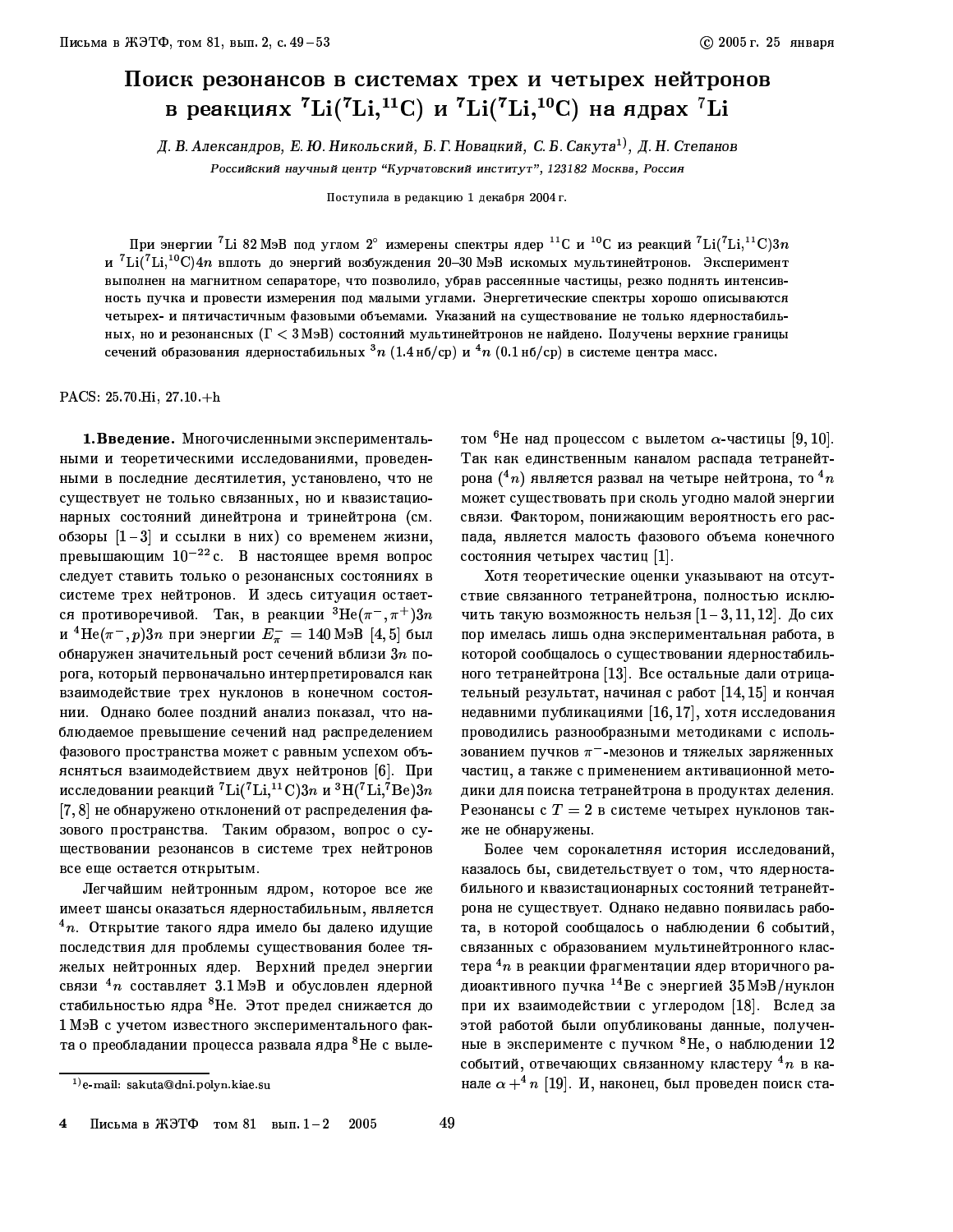бильных и квазистационарных состояний тетранейтрона в реакции  $d(^{8}He,~^{6}Li)4n$  [20]. Предварительный результат показывает, что спектр ядер <sup>6</sup>Li, несмотря на низкую статистику, в области порога развала на  $4n$  заметно отличается от распределения пятичастичного фазового пространства и свидетельствует о наблюдении резонансноподобной структуры в спектре возбуждения  $4n$  с энергией 2.5 МэВ.

Эти результаты вновь вызвали интерес к проблеме стабильности легких нейтронных систем.

Целью настоящей работы является исследование реакций  ${}^{7}$ Li( ${}^{7}$ Li,  ${}^{11}$ C)3n,  ${}^{7}$ Li( ${}^{7}$ Li,  ${}^{10}$ C)4n под малыми углами с использованием новой методики на основе магнитного сепаратора. Существенное увеличение интенсивности пучка без увеличения загрузки электронной аппаратуры позволяет значительно повысить статистическую точность измеренных спектров и уменьшить фон случайных совпадений в широком диапазоне энергий, включая область, соответствующую ядерностабильным мультинейтронам.

Ранее эти же реакции исследовалась нами под углом  $10^{\circ}$  при энергии <sup>7</sup> Li 82 M<sub>3</sub>B в рамках стандартного  $\Delta E - E$ ,  $E-t$  анализа [8, 16]. Измеренные спектры ядер  ${}^{11}$ С и  ${}^{10}$ С хорошо описывались распределениями четырех- и пятичастичного фазового пространства, соответственно. Никаких особенностей, свидетельствующих о наличии связанного состояния и резонансов в указанных мультинейтронных системах, обнаружено не было.

2. Экспериментальная методика. Измерения выполнены на пучке трехзарядных ионов <sup>7</sup>Li, ускоренных до энергии 82 МэВ на изохронном циклотроне РНЦ "Курчатовский институт". Его интенсивность была около 0.3 мкА. Мишень изготовлялась распылением в вакууме металлического лития, обогащенного по изотопу <sup>7</sup>Li до 99.9%, на тонкую (< 0.2 мкм) органическую пленку. Толщина мишени составляла 0.48 мг/см<sup>2</sup> и определялась по потерям энергии  $\alpha$ частиц от  $\alpha$ -источника  $^{228}{\rm Th.}$  Перенос готовых мишеней в камеру рассеяния осуществлялся в специальном контейнере с вакуумным шлюзом, что сводило к минимуму окисление мишени.

Измерение спектров реакций  ${}^{7}$ Li(<sup>7</sup>Li, <sup>11</sup>C)3n,  ${}^{7}$ Li( ${}^{7}$ Li,  ${}^{10}$ C)4n проводилось с помощью магнитного сепаратора (МАСЕ) [21] с максимальной входной апертурой  $\pm 1^{\circ}$ . Основой установки является магнитооптическая система из двух дипольных и пяти квадрупольных магнитов, образующих двойной симметричный ахромат. Первая половина ахромата анализирует заряженные частицы, вылетающие из мишени, расположенной в центре блока мишени МАСЕ. Вторая половина является собирающей. Сепарированные частицы фокусируются в конце установки на детектор в пятно размером  $\leq 15$  мм. В измерениях применялся телескоп кремниевых детекторов, состоящий из тонкого (30 мкм) и толстого (0.5 мм) счетчиков для измерения удельной ионизации  $(\Delta E)$  и полной энергии  $(E)$ , который формировал двухмерный спектр  $\Delta E - E$ . Счетчик  $E$  был включен в схему двухмерного анализа  $E-t$ с пролетной базой 4м. Привязка осуществлялась к ВЧ циклотрона. Временное разрешение составляло  $\sim 2$  нс. Ядра<sup>10</sup>С и <sup>11</sup>С из реакций <sup>7</sup>Li(<sup>7</sup>Li, <sup>11</sup>C)3n,  ${}^{7}\text{Li}({}^{7}\text{Li}, {}^{10}\text{C})4n$  отбирались по совпадению соответствующих областей в двухмерных спектрах  $\Delta E - E$ и  $E-t$ . Общее энергетическое разрешение составляло 400 кэВ. Поскольку МАСЕ с эффективностью 100% может пропускать частицы в интервале  $10-15\%$  от средней энергии детектируемой частицы при данной магнитной жесткости сепаратора, то полный энергетический спектр получался "сшивкой" парциальных спектров, полученных при различных режимах настройки МАСЕ по перекрывающимся участкам на компьютере. При определенной настройке каждый сорт частиц имеет свой энергетический диапазон, и это дает возможность достичь надежного разделения изотопов Ве, В, С. Достоинство этой методики состоит и в том, что МАСЕ сепарирует интересующие нас ядра от рассеянных частиц, что позволяет существенно поднять интенсивность пучка без увеличения загрузки электронной аппаратуры, и, следовательно, резко снизить фон случайных наложений.

3. Результаты измерений и обсуждение. Спектры ядер <sup>11</sup>С и <sup>10</sup>С, вылетающих под углом 2° в лабораторной системе, показаны на рис.1 и 2. В верхней части рисунков приведена шкала энергий возбуждения в системах трех и четырех нейтронов, начиная от нулевой энергии связи. Измеренные спектры похожи друг на друга. В обоих случаях наблюдается непрерывный рост сечений вплоть до энергии возбуждения 20-30 МэВ. Для калибровки использовались реакции (<sup>7</sup>Li, <sup>11</sup>C) и (<sup>7</sup>Li, <sup>10</sup>C) на ядрах <sup>12</sup>С и  $160$ , спектры которых были получены под тем же углом. Измерения, проведенные ранее [8,16], показали, что сечения образования <sup>8</sup>Li и <sup>12</sup>В в основных состояниях под углом  $10^{\circ}$  составляют, соответственно, 150 и 100 нб/ср в системе центра масс. В случае вылета  $10C$  с образованием остаточных ядер  $9Li$  и  $13B$  сечения равны 20 и 230 нб/ср. Положения основных состояний указанных ядер на рисунках отмечены стрелками. Отсутствие каких-либо пиков в этих местах указывает на то, что возможные примеси углерода и кислорода в мишени незначительны и не искажают спектров ядер  $^{11}C$  и  $^{10}C$ , вылетающих в результате

> Письма в ЖЭТФ том 81 вып.  $1-2$ 2005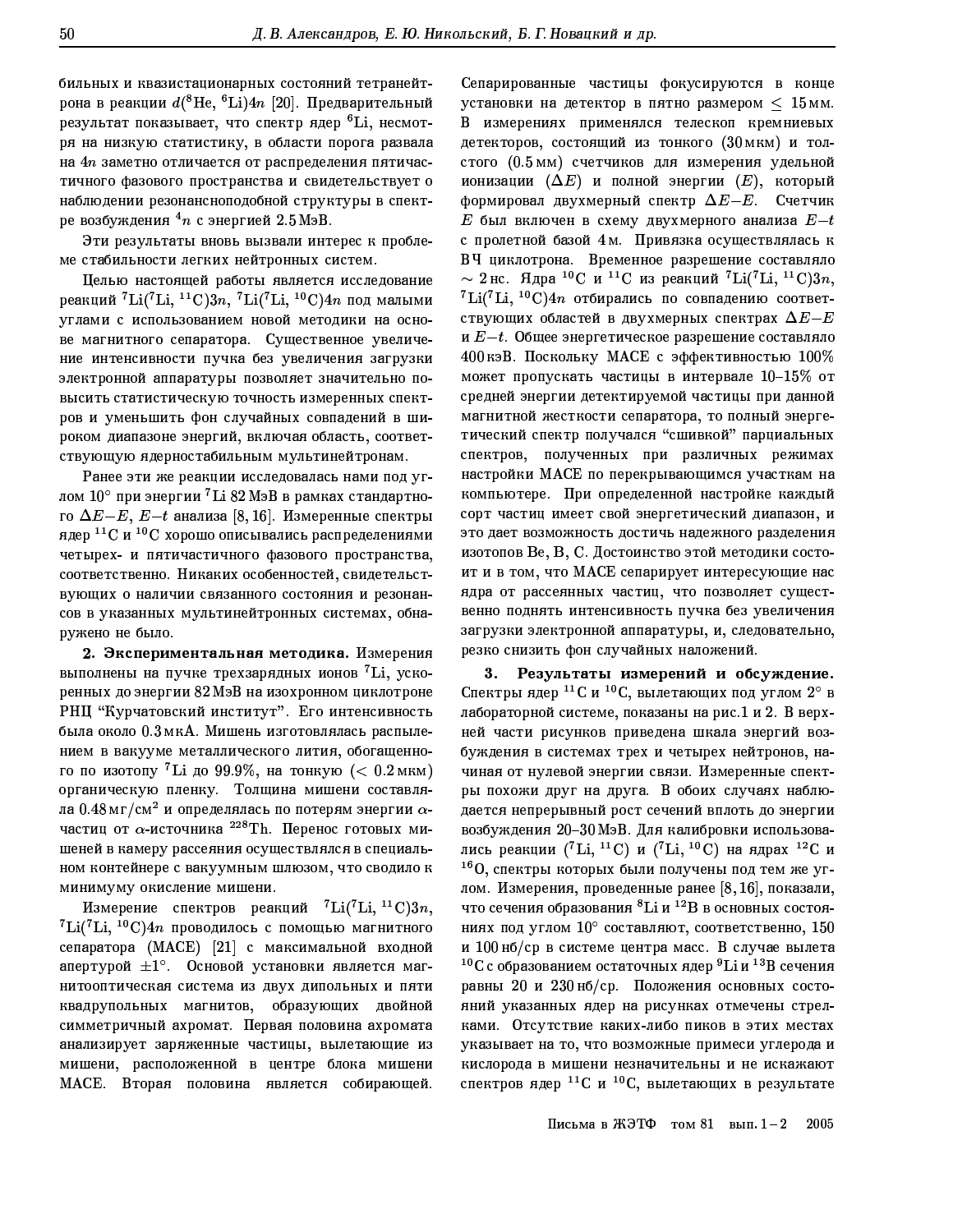

Рис.1. Энергетический спектр ядер <sup>11</sup>С из реакции  ${}^{7}\text{Li}({}^{7}\text{Li},{}^{11}\text{C})$ <sup>3</sup>n, полученный на магнитном сепараторе МАСЕ под углом 2°. Стрелки на рисунке указывают положения основных состояний ядер <sup>8</sup>Li и <sup>12</sup>В, образующихся в реакциях <sup>12</sup> C(<sup>7</sup>Li,<sup>11</sup> C)<sup>8</sup>Li и <sup>16</sup> O(<sup>7</sup>Li,<sup>11</sup> C)<sup>12</sup>B. Сплошная кривая - расчет для четырехчастичного фазового объема

взаимодействия  ${}^{7}$ Li +  ${}^{7}$  Li. Так как энергии ядер, образующихся на наиболее вероятных примесях в мишени, по крайней мере, на  $3$  Мэ $B$  меньше энергий  $^{11}$ C и  $^{10}{\rm C}$ , соответствующих нулевым энергиям связи  $^3n$ и  $^4n$ , то счет в области  $E_x \sim 0$  может быть вызван только фоном случайных совпадений. В настоящих измерениях, благодаря магнитному сепаратору, этот фон практически отсутствовал.

Энергетический спектр ядер <sup>11</sup>С из реакции  $({}^{7}\text{Li}, {}^{11}\text{C})$  вплоть до энергий возбуждения  $30\text{M}$ эВ хорошо воспроизводится расчетом для четырехчастичного фазового объема  ${}^{11}C + 3n$  (рис.1). Фоновые события в области нулевой энергии связи  $3n$  определяют верхнюю границу сечения образования ядерностабильного тринейтрона в 1.4 нб/ср в системе центра масс. Это существенно меньше оценки 70 нб/ср (система центра масс), полученной в работе [22], в которой та же реакция была исследована под углом  $\theta_{ls}$  = 7.4° при энергии пучка 79.6 МэВ, близкой к энергии пучка в настоящем эксперименте.

Таким образом, в спектре ядер <sup>11</sup>С из реакции  ${}^{7}$ Li(<sup>7</sup>Li, <sup>11</sup>C)3n под углом 2° не обнаружено не только квазистационарных, но и резонансных состояний с ширинами  $\Gamma < 3$  МэВ в системе трех нуклонов вплоть до энергии возбуждения 30 МэВ.

Спектр ядер <sup>10</sup>С из реакции (<sup>7</sup>Li,<sup>10</sup> C) хорошо описывается пятичастичным фазовым объемом  $^{10}$ C + 4n в предположении невзаимодействующих нейтронов (сплошная кривая на рис.2). Заметим, что интег-



Рис.2. То же, что и рис.1, но для реакции (<sup>7</sup>Li, <sup>10</sup>C)

ральный выход ядер <sup>10</sup>С превысил на порядок число событий, полученных в измерениях под углом 10° [16]. События, зарегистрированные в области нулевой энергии связи тетранейтрона, соответствуют верхнему пределу сечения образования связанного или квазистационарного состояний тетранейтрона, равному 0.1 нб/ср в системе центра масс, что на ланный момент является рекордным для исследуемой реакции. Ранее эта реакция изучалась с помощью стандартных  $\Delta E - E$  и  $E - t$  методик в работах  $[16, 22]$ , где были получены оценки 2 нб/ср и  $30$ нб/ср, соответственно.

В связи с сообщениями об обнаружении ядерностабильного тетранейтрона в реакциях фрагментации радиоактивных пучков <sup>14</sup>Ве и <sup>8</sup>Не [18, 19] мы провели оценочные расчеты сечения образования четырехнейтронного кластера методом искаженных волн в реакции  $^7$ Li( $^7$ Li,  $^{10}$ C) $^4n$ , предполагая механизм подхвата трех протонов ядром <sup>7</sup>Li ( $\Delta L = 0$ ). Волновые функции связанных состояний трехпротонного кластера в ядрах <sup>7</sup>Li и <sup>10</sup>С вычислялись с потенциалом Вудса-Саксона, имеющим радиусы  $R = 2.1 \Phi$ м и 2.3 Фм, соответственно, и диффузность 0.65 Фм. Расчет искажений во входном и выходном каналах проводился с оптическими потенциалами, найденными из анализа упругого рассеяния в системах  ${\rm ^7Li+^6Li}$ [23] и <sup>12</sup>С +  $\alpha$  [24]. Спектроскопические факторы для  $^{7}$ Li $(3p+4n)$  и  $^{10}$ C $(^{7}$ Li $+4n)$  полагались равными единице. Результаты расчета, выполненного по программе DWUCK5, приведены на рис.3. Как видно из ри-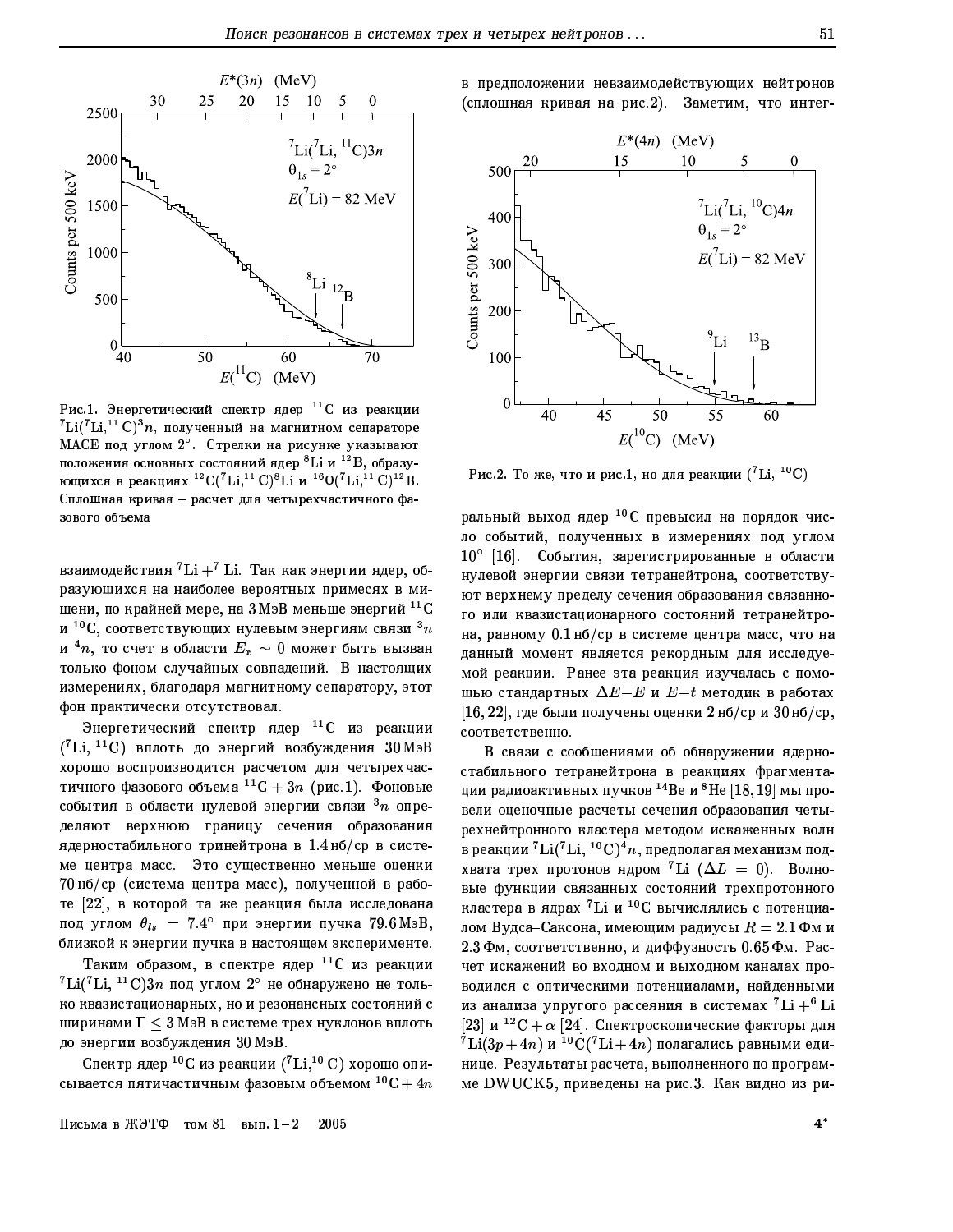

Рис. 3. Угловое распределение для реакции  ${}^{7}\text{Li}({}^{7}\text{Li},\ {}^{10}\text{C}){}^{4}n$ , рассчитанное методом искаженных волн

сунка, под малыми углами сечение образования тетранейтрона может составлять 400 нб/ср. Малая величина объясняется сильной эндотермичностью реакции  $(Q = -18.17 \text{ M}_3B)$ , а также большим значением переданного импульса  $(0.85 \Phi M^{-1}$  под  $0^{\circ})$ , что ведет к кинематическому подавлению переходов с переданным орбитальным моментом  $\Delta L = 0$ . Полученную нами величину следует рассматривать лишь как верхнюю границу. Во-первых, спектроскопические факторы, входящие в выражение для сечения, должны быть заведомо меньше единицы. Во-вторых, ядерностабильный тетранейтрон должен иметь малую энергию связи и довольно большие размеры. Как было указано в [1], испускание такого тетранейтрона затруднено на фактор подавления порядка  $F = (\varepsilon/E)^{9/2}$  по отношению к обычным сечениям (здесь  $\varepsilon$  - энергия связи тетранейтрона,  $E$  - соотносимая с радиусом реакции характерная энергия  $E=\hbar^2/2mr^2\sim 1$  МэВ). Следовательно, расчетная величина сечения может оказаться на порядок меньше.

Таким образом, полученный нами верхний предел сечения образования ядерностабильного тетранейтрона скорее всего указывает на его отсутствие.

4. Заключение. В настоящей работе предпринят поиск ядерностабильных, а также квазистационарных состояний и резонансов в  $^3n$  и  $^4n$ . С этой целью при  $E({}^7{\rm Li}) = 82$  МэВ под углом  $\theta_{cm} =$  $= 2^{\circ},$  были измерены энергетические спектры реакций  ${}^{7}\text{Li}({}^{7}\text{Li}, {}^{11}\text{C})3n$  и  ${}^{7}\text{Li}({}^{7}\text{Li}, {}^{10}\text{C})4n$  вплоть до энергий возбуждения мультинейтронов 20-30 МэВ. При высокой интенсивности пучков стабильных ядер (несопоставимой с пучками радиоактивных) и при ожидаемой достаточно большой величине сечения реакций настоящие исследования имеют значительные преимущества по сравнению с экспериментами на радиоактивных пучках. Комбинация магнитного сепаратора с  $\Delta E - E$  и  $E - t$ -методиками позволила: 1) провести измерения вблизи 0° и увеличить интенсивность пучка без увеличения загрузки электронной аппаратуры, тем самым увеличив статистическую точность измеренных спектров; 2) достичь надежного разделения изотопов углерода; 3) уменьшить фон случайных совпадений.

В результате получены новые верхние границы сечений образования ядерностабильных  $^3n$  $((d\sigma/d\Omega)_{cm} = 1.4 \text{ h}6/\text{cp}) \text{ u}^4 n ((d\sigma/d\Omega)_{cm} = 0.1 \text{ h}6/\text{cp})$ под малыми углами. Измеренные энергетические спектры хорошо описываются четырехчастичным  $(11C + 3n)$  и пятичастичным  $(10C + 4n)$  фазовыми объемами. Несмотря на высокую чувствительность, достигнутую в настоящих измерениях, квазистационарные состояния в системах трех и четырех нейтронов не обнаружены.

Работа выполнена при поддержке Российского фонда фундаментальных исследований (грант  $\#04$ - $02-16365$ ).

- 1. А.И. Базь, В.И. Гольданский, В.З Гольдберг, Я. Б. Зельдович, Легкие и промежуточные ядра вблизи границ нейтронной стабильности, М.: Наука, 1972.
- 2. S. Fiarman and S.S. Hanna, Nucl. Phys. A251, 1  $(1975).$
- 3. A. A. Ogloblin and Yu. E. Penionzhkevich, In Nuclei Far From Stability, Treatise on Heavy-Ion Science, Ed. D. A. Bromley, Plenum, NY, 1989, Vol. 8, p. 261.
- 4. J. Sperinde, D. Fredrickson, R. Hinkins et al., Phys. Lett. 32B, 185 (1970).
- 5. L. Kaufman, V. Perez-Mendez, and J. Sperinde, Phys. Rev. 175, 1358 (1968).
- 6. G.C. Phillips, Phys. Lett. 33B, 260 (1970).
- 7. J. Cerny, R. B. Weisenmiller, N. A. Jelley et al., Phys. Lett. 53B, 247 (1977).
- 8. Д. В. Александров, Ю. А. Глухов, Е. Ю. Никольский и др., ЯФ 45, 1217 (1987).
- 9. R. R. Warner, R. A. Patty, P. M. Voyles et al., Phys. Rev. C54, 1700 (1996).
- 10. R.R. Warner, M.H. McKinnon, N.C. Shaner et al., Phys. Rev. C62, 1024608 (2000).
- 11. S. Fiarman and W.E. Meyerhof, Nucl. Phys. A206, 1  $(1973)$ .
- 12. D.R. Tilley and H.R. Weller, Nucl. Phys. A541, 1  $(1992)$ .